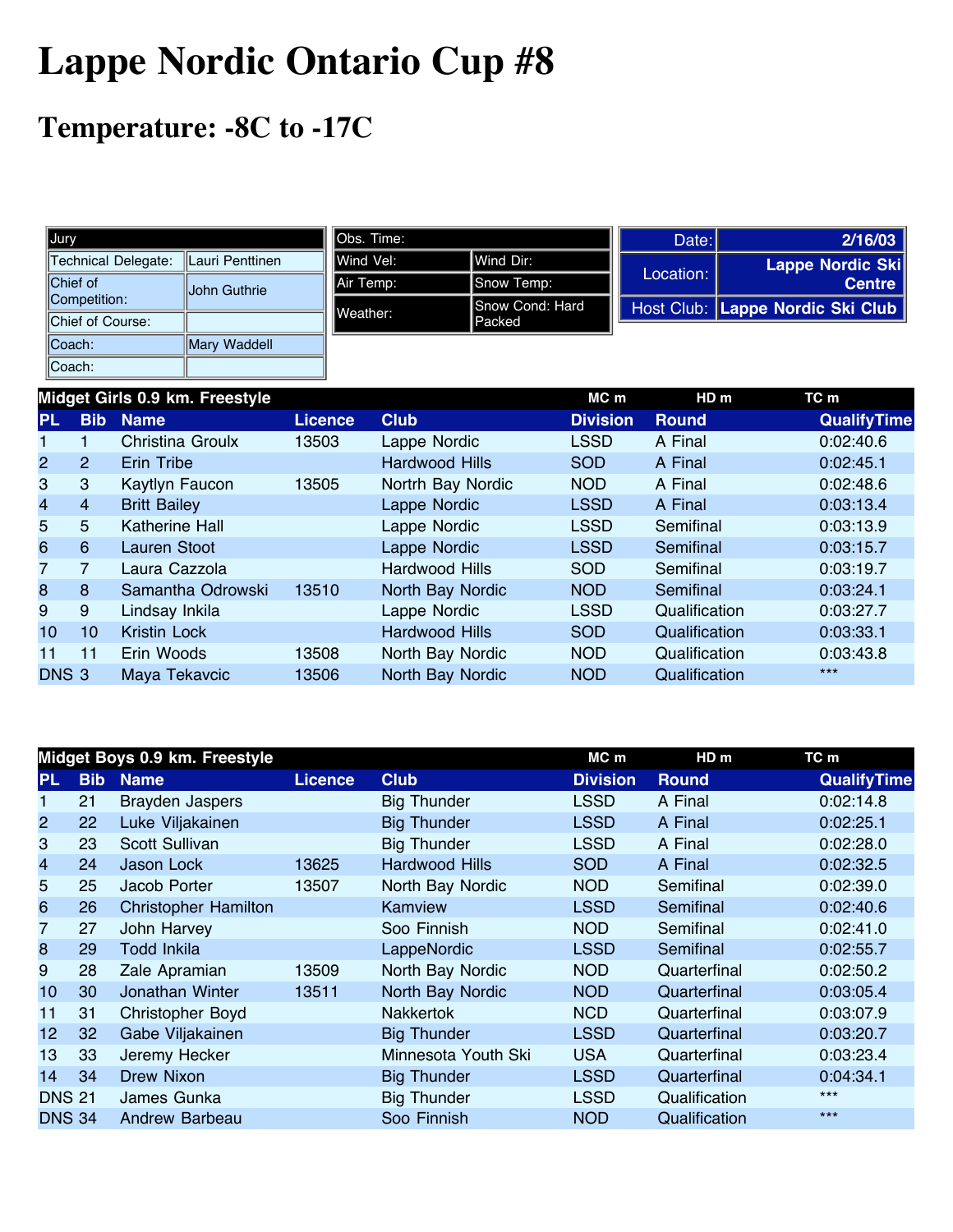|                         |            | Juvenile Girls 1.2 km. Freestyle |                |                       | MC m            | HD <sub>m</sub> | TC m               |
|-------------------------|------------|----------------------------------|----------------|-----------------------|-----------------|-----------------|--------------------|
| PL.                     | <b>Bib</b> | <b>Name</b>                      | <b>Licence</b> | <b>Club</b>           | <b>Division</b> | <b>Round</b>    | <b>QualifyTime</b> |
| 1                       | 41         | Kate Brennan                     | 13269          | <b>Nakkertok</b>      | <b>NCD</b>      | A Final         | 0:03:13.0          |
| $\overline{2}$          | 44         | Alana Thomas                     | 13353          | Hardwood Hills        | <b>SOD</b>      | A Final         | 0:03:25.4          |
| 3                       | 43         | Natasha Kullas                   | 13079          | Porcupine Ski Runners | <b>NOD</b>      | A Final         | 0:03:21.6          |
| $\overline{\mathbf{4}}$ | 42         | <b>Bibianne Mahy</b>             | 13316          | Porcupine Ski Runners | <b>NOD</b>      | A Final         | 0:03:18.3          |
| 5                       | 45         | <b>Kelsey Dool</b>               | 13516          | Lappe Nordic          | <b>LSSD</b>     | Semifinal       | 0:03:26.3          |
| 6                       | 46         | Anna Geiger-Whitlock             | 13324          | <b>Hardwood Hills</b> | <b>SOD</b>      | Semifinal       | 0:03:29.3          |
| 7                       | 47         | Sarah Coney                      | 13344          | Hardwood Hills        | <b>SOD</b>      | Semifinal       | 0:03:36.5          |
| 8                       | 48         | <b>Veronic Massicotte</b>        | 13520          | Porcupine Ski Runners | <b>NOD</b>      | Semifinal       | 0:03:39.2          |
| 9                       | 49         | Nicole Patterson                 | 13378          | Hardwood Hills        | <b>SOD</b>      | Quarterfinal    | 0:03:40.9          |
| 10                      | 50         | <b>Laura Mears</b>               |                | Soo Finnish           | <b>NOD</b>      | Quarterfinal    | 0:03:52.8          |
| 11                      | 51         | Carlie Penney                    | 13356          | North Bay Nordic      | <b>NOD</b>      | Quarterfinal    | 0:03:59.2          |
| 12 <sub>2</sub>         | 52         | <b>Heather Gordon</b>            |                | Soo Finnish           | <b>NOD</b>      | Quarterfinal    | 0:04:03.6          |
| 13                      | 53         | <b>Bethany Woods</b>             | 13358          | North Bay Nordic      | <b>NOD</b>      | Quarterfinal    | 0:04:06.6          |
| 14                      | 54         | Seija Grant                      | 13519          | Lappe Nordic          | <b>LSSD</b>     | Quarterfinal    | 0:04:06.9          |

|                |            | Juvenile Boys 1.2 km. Freestyle |                |                          | MC m            | HD <sub>m</sub> | TC m               |
|----------------|------------|---------------------------------|----------------|--------------------------|-----------------|-----------------|--------------------|
| <b>PL</b>      | <b>Bib</b> | <b>Name</b>                     | <b>Licence</b> | <b>Club</b>              | <b>Division</b> | <b>Round</b>    | <b>QualifyTime</b> |
|                | 61         | John Rennie                     | 13285          | <b>Nakkertok</b>         | <b>NCD</b>      | A Final         | 0:02:41.8          |
| $\overline{2}$ | 63         | <b>Greg Field</b>               | 13408          | <b>Big Thunder</b>       | <b>LSSD</b>     | A Final         | 0:02:51.8          |
| 3              | 62         | <b>Brian Lock</b>               | 13168          | Hardwood Hills           | <b>SOD</b>      | A Final         | 0:02:47.7          |
| $\overline{4}$ | 64         | <b>Cameron Moore</b>            | 13566          | <b>Hardwood Hills</b>    | <b>SOD</b>      | A Final         | 0:02:54.6          |
| 5              | 65         | Travis Comeau                   | 13480          | Lappe Nordic             | <b>LSSD</b>     | Semifinal       | 0:02:55.9          |
| 6              | 67         | <b>Jesse Winter</b>             | 13204          | North Bay Nordic         | <b>NOD</b>      | Semifinal       | 0:02:58.0          |
| 7              | 66         | Matt Cuddy                      | 13531          | Soo Finnish              | <b>NOD</b>      | Semifinal       | 0:02:57.4          |
| 8              | 68         | <b>Matt Cays</b>                | 13122          | <b>Hardwood Hills</b>    | <b>SOD</b>      | Semifinal       | 0:03:00.5          |
| 9              | 69         | Dan Fahrun                      | 13584          | Georgian Bay Nordic      | <b>SOD</b>      | Quarterfinal    | 0:03:14.4          |
| 10             | 70         | <b>Matthew Smider</b>           | 13475          | <b>Laurentian Nordic</b> | <b>NOD</b>      | Quarterfinal    | 0:03:16.2          |
| 11             | 71         | Michael Somppi                  | 13526          | Lappe Nordic             | <b>LSSD</b>     | Quarterfinal    | 0:03:22.5          |
| 12             | 73         | Len Valjas                      | 13610          | <b>Hardwood Hills</b>    | <b>SOD</b>      | Quarterfinal    | 0:03:24.4          |
| 13             | 74         | Logan Maley                     |                | LappeNordic              | <b>LSSD</b>     | Quarterfinal    | 0:04:37.1          |
| <b>DNS 72</b>  |            | Kieran Jones                    | 13470          | <b>Nakkertok</b>         | <b>NCD</b>      | Qualification   | $***$              |

|                |            | Junior Girls 1.2 km. Freestyle |                |                       | $MC$ m          | HD <sub>m</sub> | TC m               |
|----------------|------------|--------------------------------|----------------|-----------------------|-----------------|-----------------|--------------------|
| <b>PL</b>      | <b>Bib</b> | <b>Name</b>                    | <b>Licence</b> | <b>Club</b>           | <b>Division</b> | <b>Round</b>    | <b>QualifyTime</b> |
|                | 81         | <b>Claire Rennie</b>           | 12903          | <b>Nakkertok</b>      | <b>NCD</b>      | A Final         | 0:03:14.5          |
| $\overline{2}$ | 82         | Melissa Bota                   | 13212          | <b>Walden CCFC</b>    | <b>NOD</b>      | A Final         | 0:03:17.2          |
| 3              | 83         | <b>Mallory Deyne</b>           | 13061          | Porcupine Ski Runners | <b>NOD</b>      | A Final         | 0:03:18.4          |
| $\overline{4}$ | 84         | Roz Lougheed                   | 13538          | <b>Hardwood Hills</b> | <b>SOD</b>      | A Final         | 0:03:18.8          |
| 5              | 85         | <b>Katie Farrell</b>           | 12706          | Laurentian Nordic     | <b>NOD</b>      | Semifinal       | 0:03:21.8          |
| 6              | 86         | Sarah Hayman                   | 13147          | Soo Finnish           | <b>NOD</b>      | Semifinal       | 0:03:24.3          |
| 7              | 87         | Carrie VanDorp                 | 13284          | Georgian Bay Nordic   | <b>SOD</b>      | Semifinal       | 0:03:26.2          |
| 8              | 88         | <b>Berit Dool</b>              | 13086          | Lappe Nordic          | <b>LSSD</b>     | Semifinal       | 0:03:31.5          |
| 9              | 90         | Jane Brennan                   | 13166          | <b>Nakkertok</b>      | <b>NCD</b>      | Quarterfinal    | 0:03:34.9          |
| 10             | 91         | Elizabeth Ross                 | 13525          | Hardwood Hills        | <b>SOD</b>      | Quarterfinal    | 0:03:36.6          |
| 11             | 93         | Sarah Cuddy                    | 13147          | Soo Finnish           | <b>NOD</b>      | Quarterfinal    | 0:03:41.4          |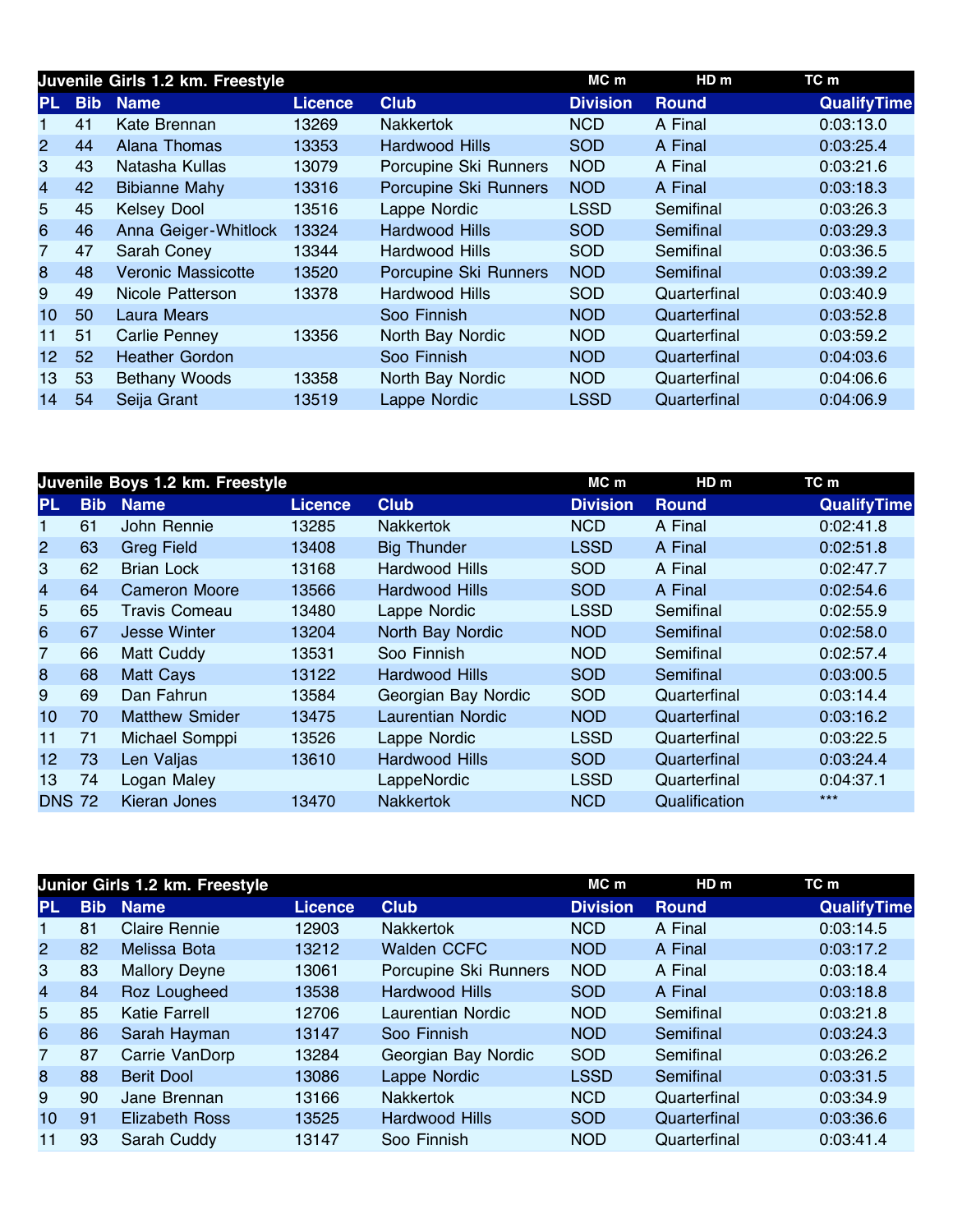| 12 92         | Miriam Trotscha | 13216 | <b>Nakkertok</b>  | NCD. | Quarterfinal  | 0:03:38.3 |
|---------------|-----------------|-------|-------------------|------|---------------|-----------|
| <b>DNS 89</b> | Linnea Kershaw  | 12729 | Laurentian Nordic | NOD. | Qualification | $***$     |

|                         |            | Junior Boys 1.2 km. Freestyle |                |                          | MC m            | HD <sub>m</sub> | TC m               |
|-------------------------|------------|-------------------------------|----------------|--------------------------|-----------------|-----------------|--------------------|
| PL.                     | <b>Bib</b> | <b>Name</b>                   | <b>Licence</b> | <b>Club</b>              | <b>Division</b> | <b>Round</b>    | <b>QualifyTime</b> |
| 1                       | 101        | Robb Martin                   | 12921          | Porcupine Ski Runners    | <b>NOD</b>      | A Final         | 0:02:42.1          |
| $\overline{2}$          | 106        | <b>Brodie Marshall</b>        |                | Lappe Nordic             | <b>LSSD</b>     | A Final         | 0:02:49.8          |
| 3                       | 104        | <b>Chris Butler</b>           | 13039          | <b>Big Thunder</b>       | <b>LSSD</b>     | A Final         | 0:02:46.4          |
| $\overline{\mathbf{4}}$ | 103        | <b>Kevin Throop</b>           | 13539          | <b>Hardwood Hills</b>    | <b>SOD</b>      | A Final         | 0:02:45.2          |
| 5                       | 107        | <b>Brendan Waddell</b>        | 12899          | <b>Laurentian Nordic</b> | <b>NOD</b>      | Semifinal       | 0:02:49.8          |
| $6\phantom{1}6$         | 108        | <b>Phillip Wood</b>           | 13614          | <b>Mono Nordic</b>       | <b>SOD</b>      | Semifinal       | 0:02:50.9          |
| 7                       | 102        | Chris Mamen                   | 12956          | <b>Nakkertok</b>         | <b>NCD</b>      | Semifinal       | 0:02:45.1          |
| 8                       | 105        | lan Myles                     | 12924          | Hardwood Hills           | <b>SOD</b>      | Semifinal       | 0:02:49.2          |
| 9                       | 109        | <b>Mike Fadock</b>            | 13190          | Soo Finnish              | <b>NOD</b>      | Quarterfinal    | 0:02:53.9          |
| 10                      | 110        | David Badham                  | 13028          | <b>Hardwood Hills</b>    | <b>SOD</b>      | Quarterfinal    | 0:02:55.7          |
| 11                      | 111        | <b>Shane Maley</b>            | 13029          | Lappe Nordic             | <b>LSSD</b>     | Quarterfinal    | 0:02:57.4          |
| 12                      | 113        | Tavis Apramian                | 13206          | North Bay Nordic         | <b>NOD</b>      | Quarterfinal    | 0:02:58.4          |
| 13                      | 112        | Derek Boyd                    | 13495          | Nakkertok                | <b>NCD</b>      | Quarterfinal    | 0:02:58.4          |
| 14                      | 114        | <b>Matt Wills</b>             | 13237          | <b>Hardwood Hills</b>    | <b>SOD</b>      | Quarterfinal    | 0:02:59.1          |
| 15                      | 115        | Ken Parry                     | 13606          | Hardwood Hills           | <b>SOD</b>      | Quarterfinal    | 0:03:00.8          |
| 16                      | 116        | <b>Nick Uhlig</b>             | 13072          | Soo Finnish              | <b>NOD</b>      | Quarterfinal    | 0:03:01.1          |
| 17                      | 114        | <b>Matthew Schoales</b>       | 13484          | Lappe Nordic             | <b>LSSD</b>     | Qualification   | 0:03:02.2          |
| 18                      | 121        | <b>Paul Mears</b>             |                | Soo Finnish              | <b>NOD</b>      | Qualification   | 0:03:07.4          |
| 19                      | 111        | Scott McCron                  | 13177          | Soo Finnish              | <b>NOD</b>      | Qualification   | 0:03:07.9          |
| 20                      | 116        | Mike Cunningham               | 13348          | <b>Hardwood Hills</b>    | <b>SOD</b>      | Qualification   | 0:03:19.3          |
| 21                      | 120        | <b>Will Burr</b>              | 13364          | Nakkertok                | <b>NCD</b>      | Qualification   | 0:03:29.4          |

| Master Men 1.2 km. Freestyle |     |                       |                |                       | MC m            | HDm          | TC m               |
|------------------------------|-----|-----------------------|----------------|-----------------------|-----------------|--------------|--------------------|
|                              |     | PL Bib Name           | <b>Licence</b> | <b>Club</b>           | <b>Division</b> | <b>Round</b> | <b>QualifyTime</b> |
| $1 -$                        | 121 | <b>Mike Keating</b>   |                | Soo Finnish           | NOD.            | A Final      | 0:02:45.4          |
| $\mathbf{2}$                 | 122 | Paul Inkila           |                | Lappe Nordic          | <b>LSSD</b>     | A Final      | 0:02:48.7          |
| 3                            | 124 | Greg Deyne            | 13313          | Porcupine Ski Runners | <b>NOD</b>      | A Final      | 0:03:09.9          |
| $\overline{4}$               | 123 | <b>Brian Trendiak</b> |                | <b>Big Thunder</b>    | <b>LSSD</b>     | A Final      | 0:03:09.0          |

|                |     | Junior Women 1.2 km. Freestyle |                | MC m               | HD m            | TC m         |                    |
|----------------|-----|--------------------------------|----------------|--------------------|-----------------|--------------|--------------------|
|                |     | PL Bib Name                    | <b>Licence</b> | <b>Club</b>        | <b>Division</b> | <b>Round</b> | <b>QualifyTime</b> |
|                | 131 | Rena Bode                      | 12523          | <b>Big Thunder</b> | <b>LSSD</b>     | A Final      | 0:03:15.9          |
| $\mathbf{2}$   |     | 132 Linnea Rudachyk            | 13203          | North Bay Nordic   | <b>NOD</b>      | A Final      | 0:03:25.2          |
| 3              | 133 | Kelly Henry                    | 13366          | <b>Big Thunder</b> | <b>LSSD</b>     | A Final      | 0:03:39.8          |
| $\overline{4}$ | 134 | <b>Tiffany Duncan</b>          | 13355          | North Bay Nordic   | <b>NOD</b>      | A Final      | 0:03:50.1          |

| Junior Men 1.2 km. Freestyle |  |                    |                |                     | MC m            | HD m         | TC m               |
|------------------------------|--|--------------------|----------------|---------------------|-----------------|--------------|--------------------|
|                              |  | <b>PL Bib Name</b> | <b>Licence</b> | <b>Club</b>         | <b>Division</b> | <b>Round</b> | <b>QualifyTime</b> |
|                              |  | 141 Sean Crooks    |                | Big Thunder         | LSSD            | A Final      | 0:02:24.3          |
|                              |  | 142 Jack VanDorp   | 12570          | Georgian Bay Nordic | <b>SOD</b>      | A Final      | 0:02:46.7          |
| 3                            |  | 143 Jordan Weber   | 13529          | Hardwood Hills      | <b>SOD</b>      | A Final      | 0:02:54.2          |